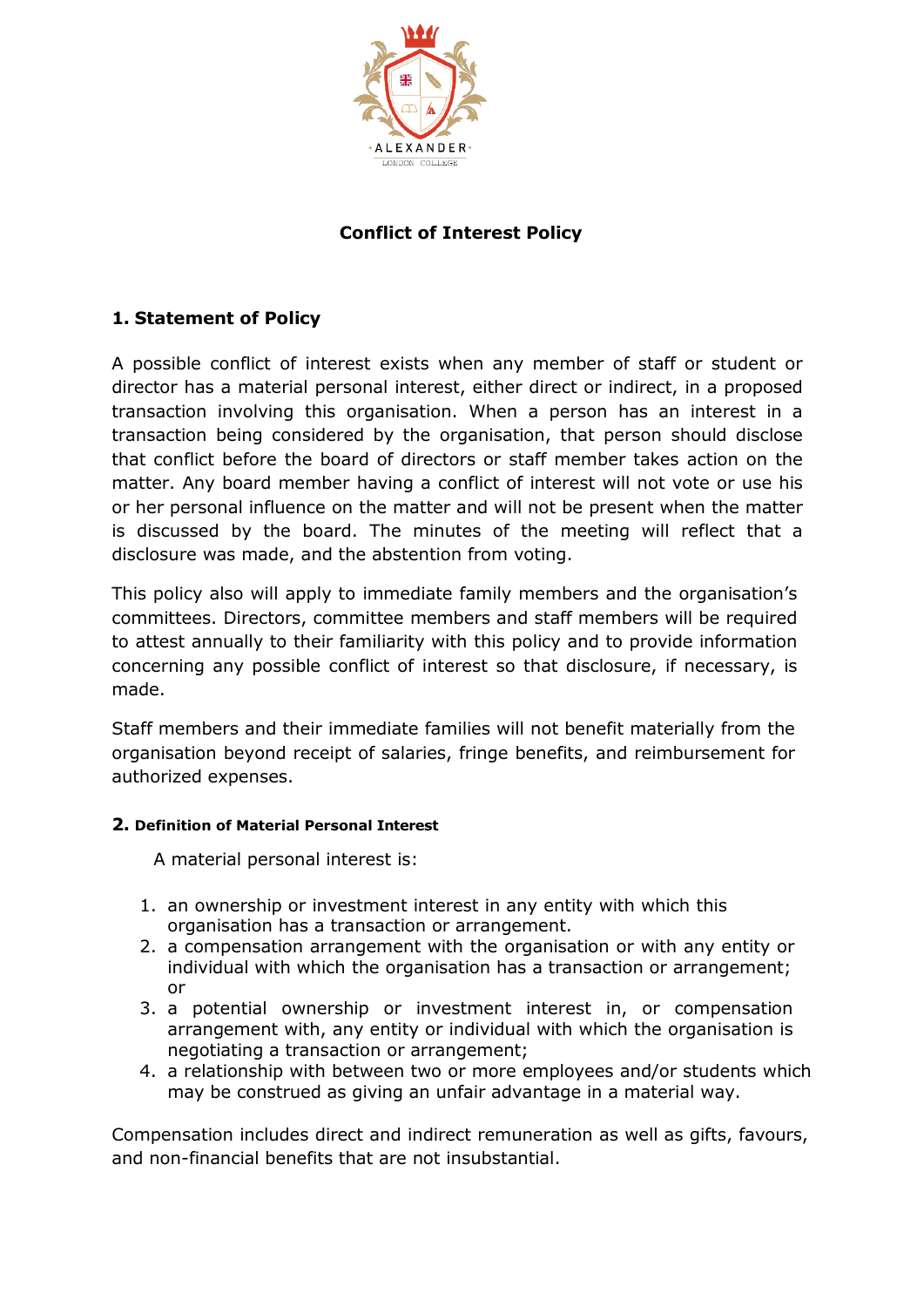#### **3. Procedures**

- a. The interested party(s) will disclose to the Board, preferably in writing, the material facts as to his or her material personal interest in the transaction and in any corporation, partnership, association or other organisation involved in the transaction prior to the meeting at which the Board acts upon the transaction.
- b. The interested party(s) will absent himself or herself from the meeting while the transaction is discussed and acted upon.
- c. A disinterested director, or other disinterested party familiar with the transaction, will present evidence of the fairness of the proposed transaction, such as competitive bids or comparable price quotations.
- d. The vote of a majority of the disinterested directors participating in the meeting and constituting a quorum, after reaching a decision regarding whether the proposed transaction is fair to the organisation, will be required for approval of the transaction. The minutes for the meeting will reflect that a disclosure of interest was made and that the interested party(s) abstained from voting and was not present during the Board's consideration of the transaction.
- e. These procedures (i) will apply to transactions approved after the date of adoption of this policy; (ii) will not apply to reimbursement of expenses actually incurred by any director in the course of performing his or her duties as such; and (iii) may be waived or altered in any particular case by vote of a majority of the full Board of Directors for good cause shown.
- 4. Potential Conflict Report

To assist in implementing this Policy, each proposed new Board member will file a Potential Conflict Report in the form of Appendix A hereto in connection with the selection process. Existing Board members will file a Potential Conflict Report annually, in June, whose responsibility it will be to oversee the annual distribution of such forms to existing Board members.